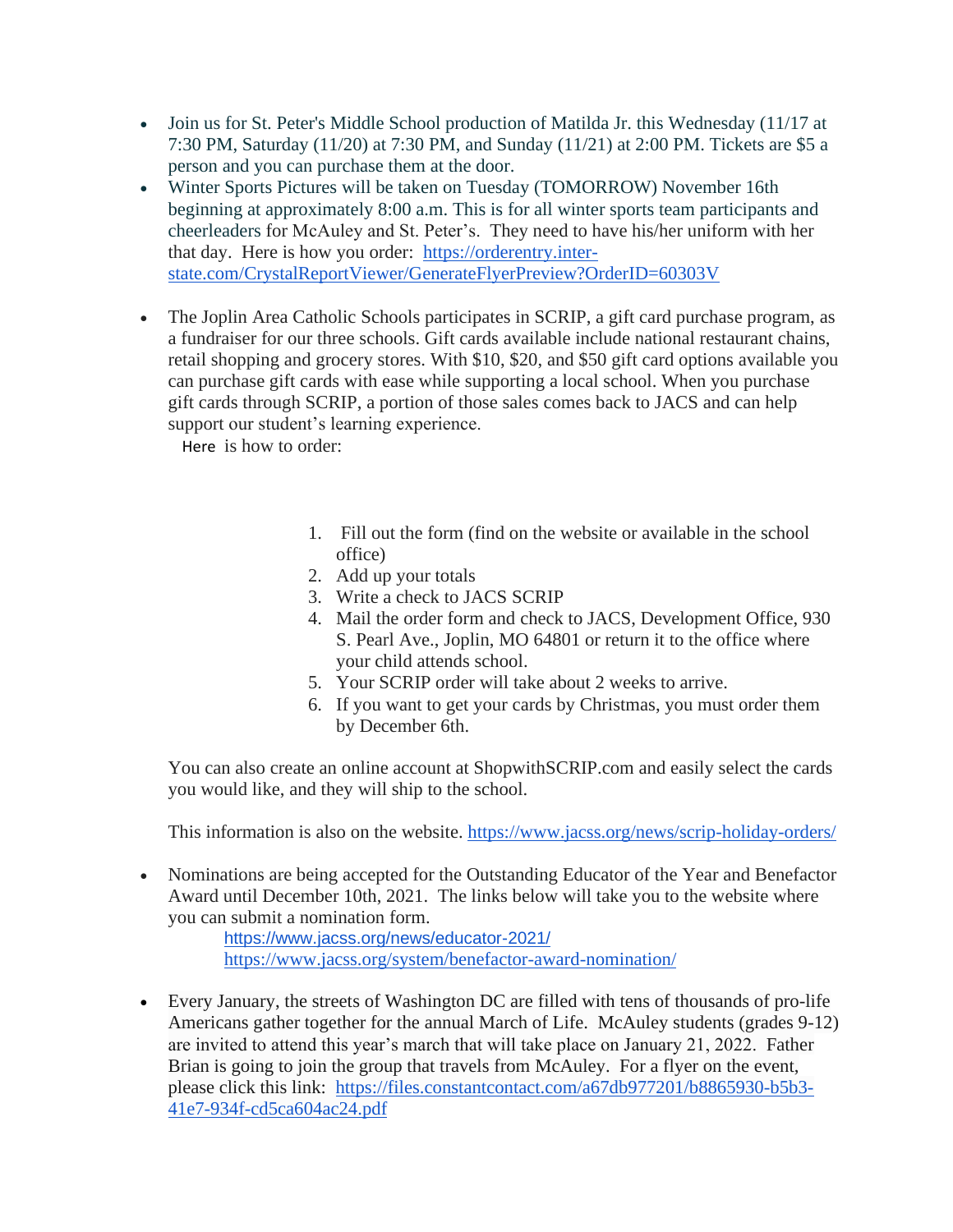If you are planning to attend, you must register online using this link. Additionally, please inform the office so we can ensure that we have enough chaperones from McAuley to attend.

Here is the link to register: [https://dioscg.formstack.com/forms/march\\_for\\_life](https://dioscg.formstack.com/forms/march_for_life)

o Winter Kick Off was a fun night if you missed out! Here are the winners for our silent auction items. The Winner for Reserved

o Parking for all Winter Basketball Sports is Tara Horinek The Winner for Reserved seating for 4 to All Home High School Basketball Games is the DeRuy Family.

o "Get Me Out of Concession

Pass" is up for bids. This will allow the winner a pass to NOT

work the concession this winter, high school or middle school game Starting bid is \$100. Text me your bid by Friday Nov. 19th. 417-439-9650 Highest bid will be the winner!

The JACS Booster Club will be selling Warrior Basketball Shirts at the Boys (Monday) and Girls (Tuesday) Jamboree. Shirts are \$18.00 each and will only be available while supplies last. Shirts are available only in blue in adult and youth sizes. If you would like any other color, shirt style or any other Warrior apparel visit the online spirit store at [Jacsstore.itemorder.com.](http://jacsstore.itemorder.com/) Your orders show your school spirit and help fund your booster club!

## **Sporting Events**

November 15th Monday **McAuley** Boys Basketball Jamboree

Home 5:00 p.m.

November 16th Tuesday **McAuley** Girls Basketball Jamboree

Home 5:00 p.m.

November 17th Wednesday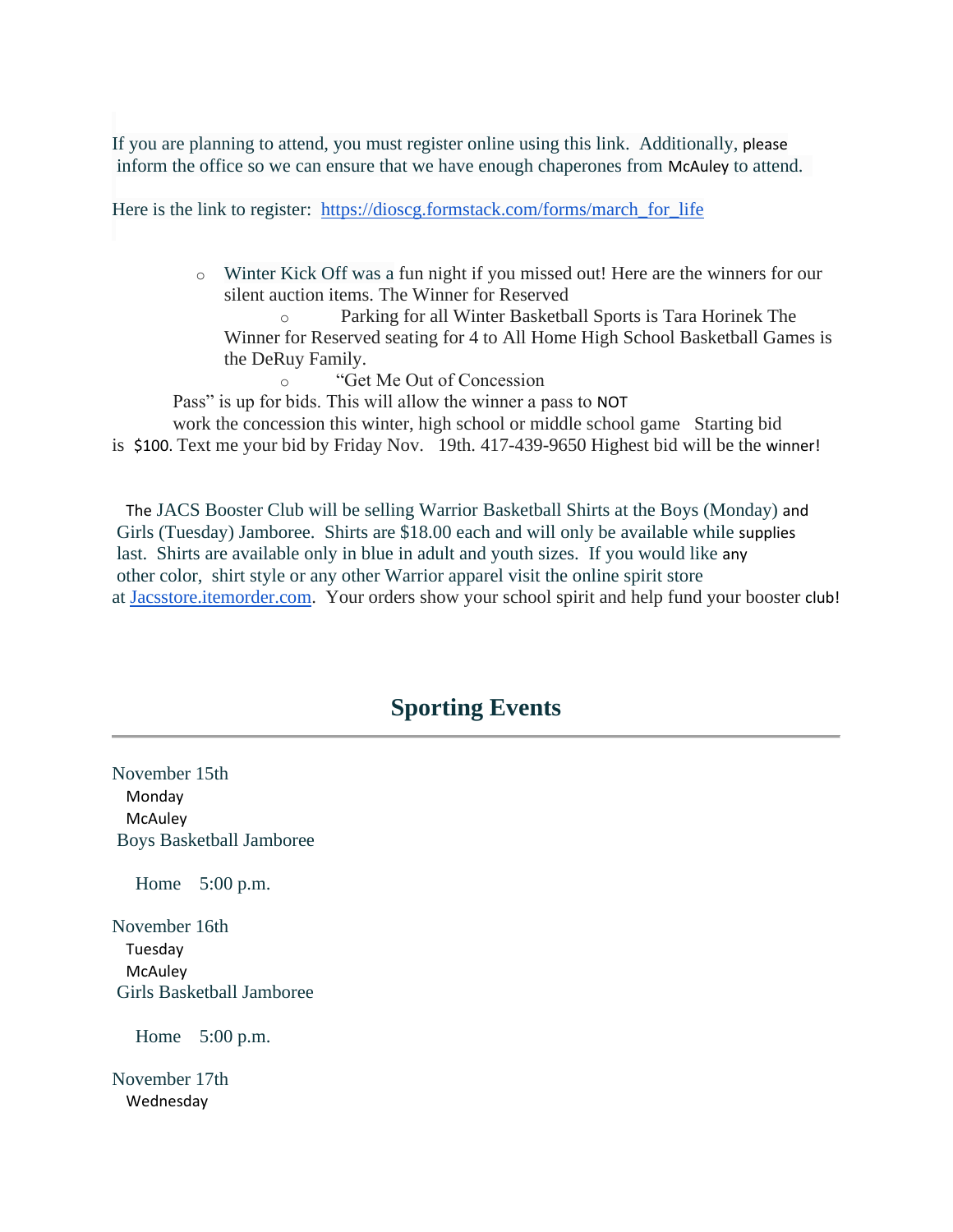Middle School Quiz Bowl vs. Exeter

5:00 p.m.

November 18th Thursday St. Peter's Girls Basketball vs. T.J.

Home 6:00 p.m.

November 19th Friday

St. Peter's Girls Basketball vs. Galena Home 6:00 p.m.

## **Friday Dress**

**Glagrity Dress Day** 

## **Lunch Menu**

November 15th Chick Fil A Chicken Sandwiches

November 16th In House Catering LUNCH IS FREE TODAY Beef Enchiladas, Mexican Rice, Grilled Veggies and Dessert

November 17th In House Catering Homemade Hamburger Pizza, Salad, Dessert

November 18th In House Catering